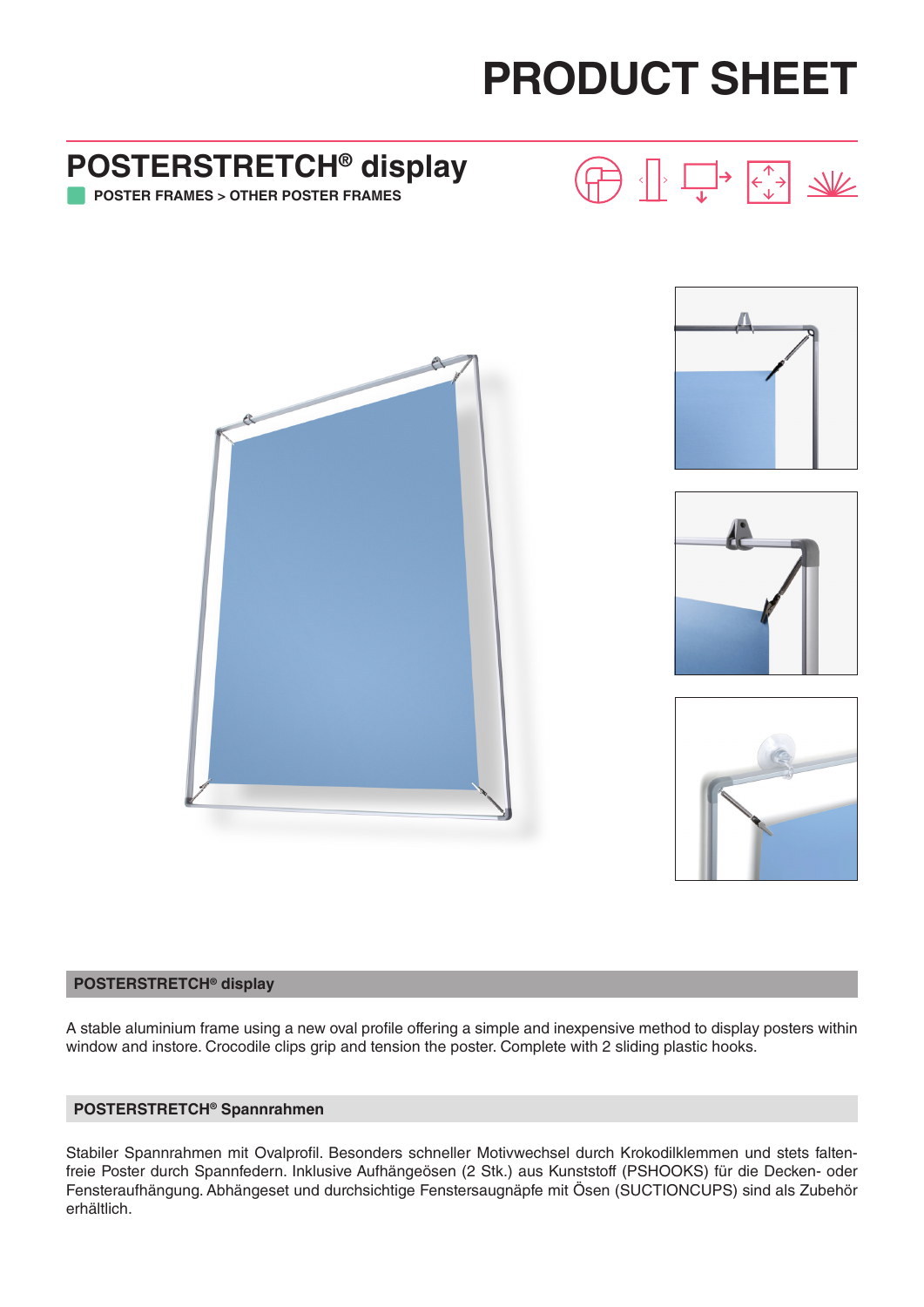# **PRODUCT SHEET**

### **POSTERSTRETCH® display**

**POSTER FRAMES > OTHER POSTER FRAMES**



**ACCESSORIES ZUBEHÖR**



(HSKR) HANGING SET **ABHÄNGESET** 



(SUCTIONCUPS) SUCTION CUPS **SAUGNÄPFE**